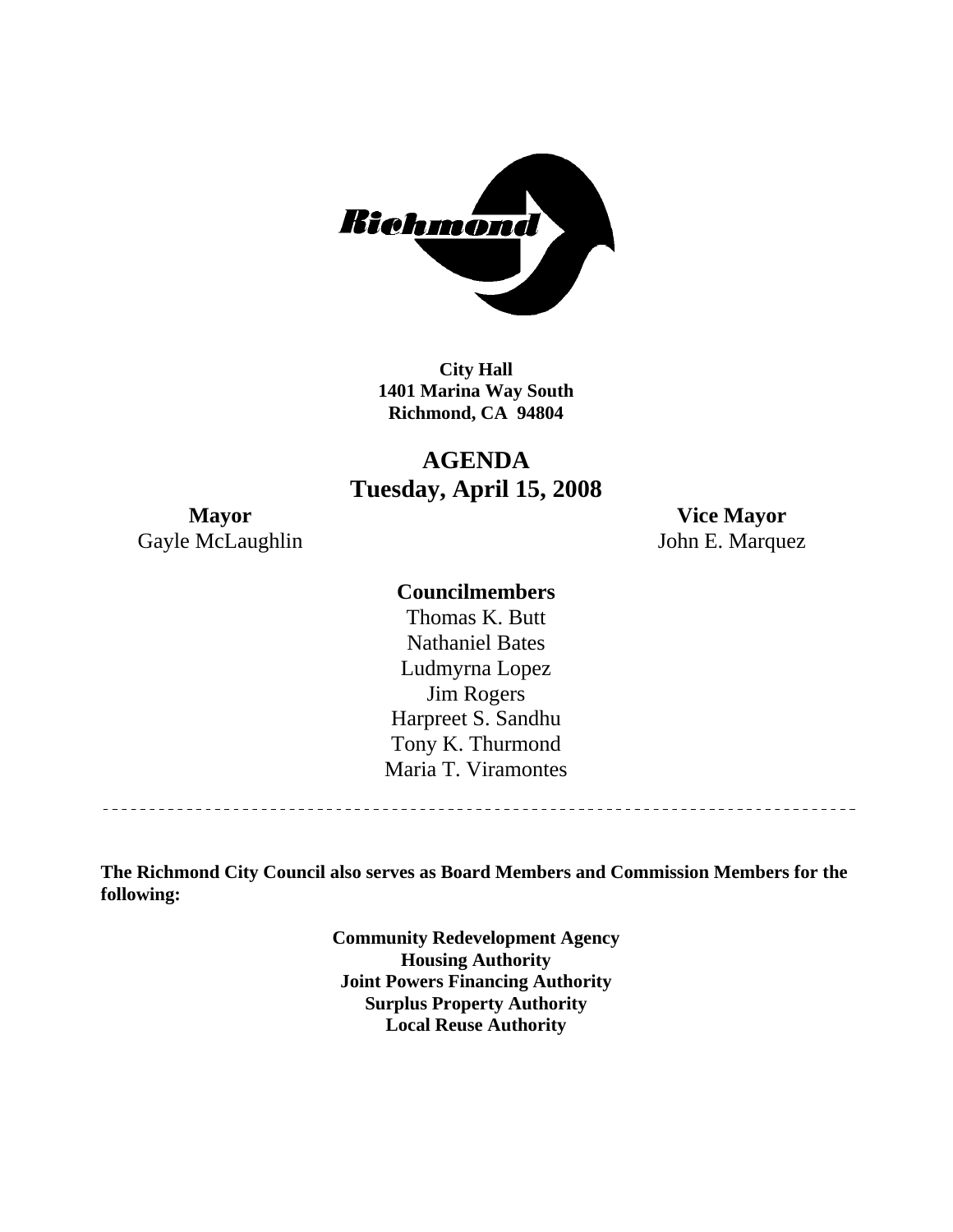# **MEETING PROCEDURES**

The City of Richmond encourages community participation at its City Council meetings and has established procedures that are intended to accommodate public input in a timely and time-sensitive way. As a courtesy to all members of the public who wish to participate in City Council meetings, please observe the following procedures:

**PUBLIC COMMENT ON AGENDA ITEMS:** Anyone who desires to address the City Council on items appearing on the agenda must complete and file a pink speaker's card with the City Clerk **prior** to the City Council's consideration of the item. Once the City Clerk has announced the item and discussion has commenced, no person shall be permitted to speak on the item other than those persons who have submitted their names to the City Clerk. Your name will be called when the item is announced for discussion. **Each speaker will be allowed TWO (2) MINUTES to address the City Council on NON-PUBLIC HEARING items listed on the agenda.** 

**OPEN FORUM FOR PUBLIC COMMENT:** Individuals who would like to address the City Council on matters not listed on the agenda or on **Presentations, Proclamations and Commendations, Report from the City Attorney, or Reports of Officers** may do so under Open Forum. All speakers must complete and file a pink speaker's card with the City Clerk **prior** to the commencement of Open Forum. **The amount of time allotted to individual speakers shall be determined based on the number of persons requesting to speak during this item. The time allocation for each speaker will be as follows: 15 or fewer speakers, a maximum of 2 minutes; 16 to 24 speakers, a maximum of 1 and one-half minutes; and 25 or more speakers, a maximum of 1 minute.** 

#### **SPEAKERS ARE REQUESTED TO OCCUPY THE RESERVED SEATS IN THE FRONT ROW BEHIND THE SPEAKER'S PODIUM AS THEIR NAME IS ANNOUNCED BY THE CITY CLERK.**

**CONSENT CALENDAR:** Consent Calendar items are considered routine and will be enacted, approved or adopted by one motion unless a request for removal for discussion or explanation is received from the audience or the City Council. A member of the audience requesting to remove an item from the Consent Calendar must complete and file a speaker's card with the City Clerk **prior to the City Council's consideration of Item C, Agenda Review.** An item removed from the Consent Calendar may be placed anywhere on the agenda following the City Council's agenda review.

*The City Council's adopted Rules of Procedure recognize that debate on policy is healthy; debate on personalities is not. The Chairperson has the right and obligation to cut off discussion that is too personal, too loud, or too crude.* 

**\*\*\*\*\*\*\*\*\*\*\*\*\*\*\*\*\*\*\*\*\*\*\*\*\*\*\*\*\*\*\*\*\*\*\*\*\*\*\*\*\*\*\*\*\*\*\*\*\*\*\*\*\*\*\*\*\*\***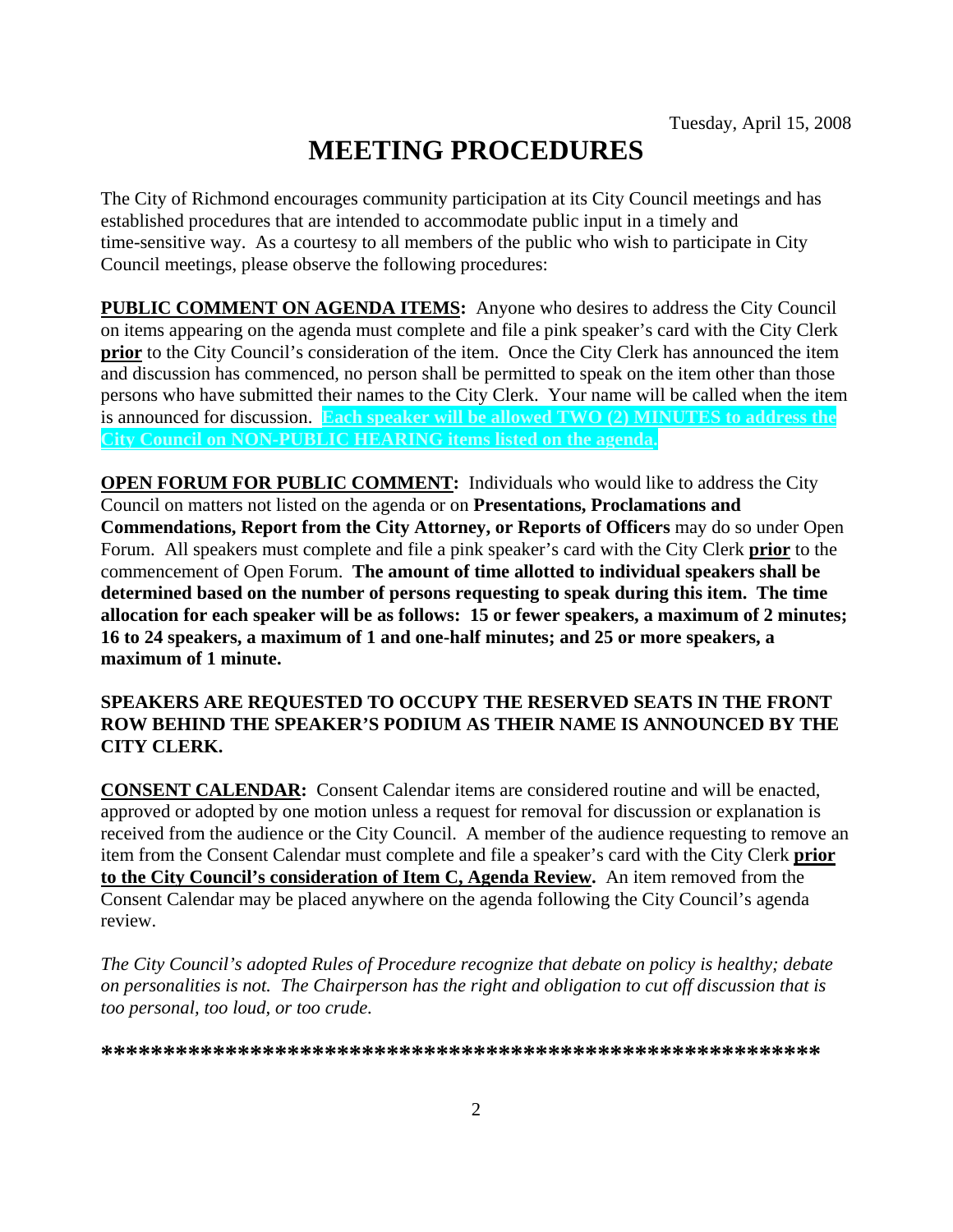Tuesday, April 15, 2008

# **Evening Open Session**  5:00 p.m.

### **A. ROLL CALL**

#### **B. PUBLIC COMMENT**

#### **C. ADJOURN TO CLOSED SESSION**

#### **Closed Session**

Shimada Room of City Hall

#### **A. CITY COUNCIL**

 **A-1.** LIABILITY CLAIMS - PENDING LITIGATION (Government Code Section 54956.9):

Claimant: Lisa Pheil Agency Claimed Against: City of Richmond

 **A-2.** CONFERENCE WITH LEGAL COUNSEL - ANTICIPATED LITIGATION (Initiation of litigation pursuant to Subdivision (c) of Section 54956.9):

One Case

 **A-3.** CONFERENCE WITH LABOR NEGOTIATORS (Government Code Section 54957.6):

City Designated Representative(s): Bill Lindsay, Leslie Knight, Lisa Stephenson, and Bruce Soublet Employee Organization or unrepresented employee(s): Local 21 and Local 1021 Retiree Medical Negotiations

**\*\*\*\*\*\*\*\*\*\*\*\*\*\*\*\*\*\*\*\*\*\*\*\*\*\*\*\*\*\*\*\*\*\*\*\*\*\*\*\*\*\*\*\*\*\*\*\*\*\*\*\*\*\*\*\*\*\*\*\***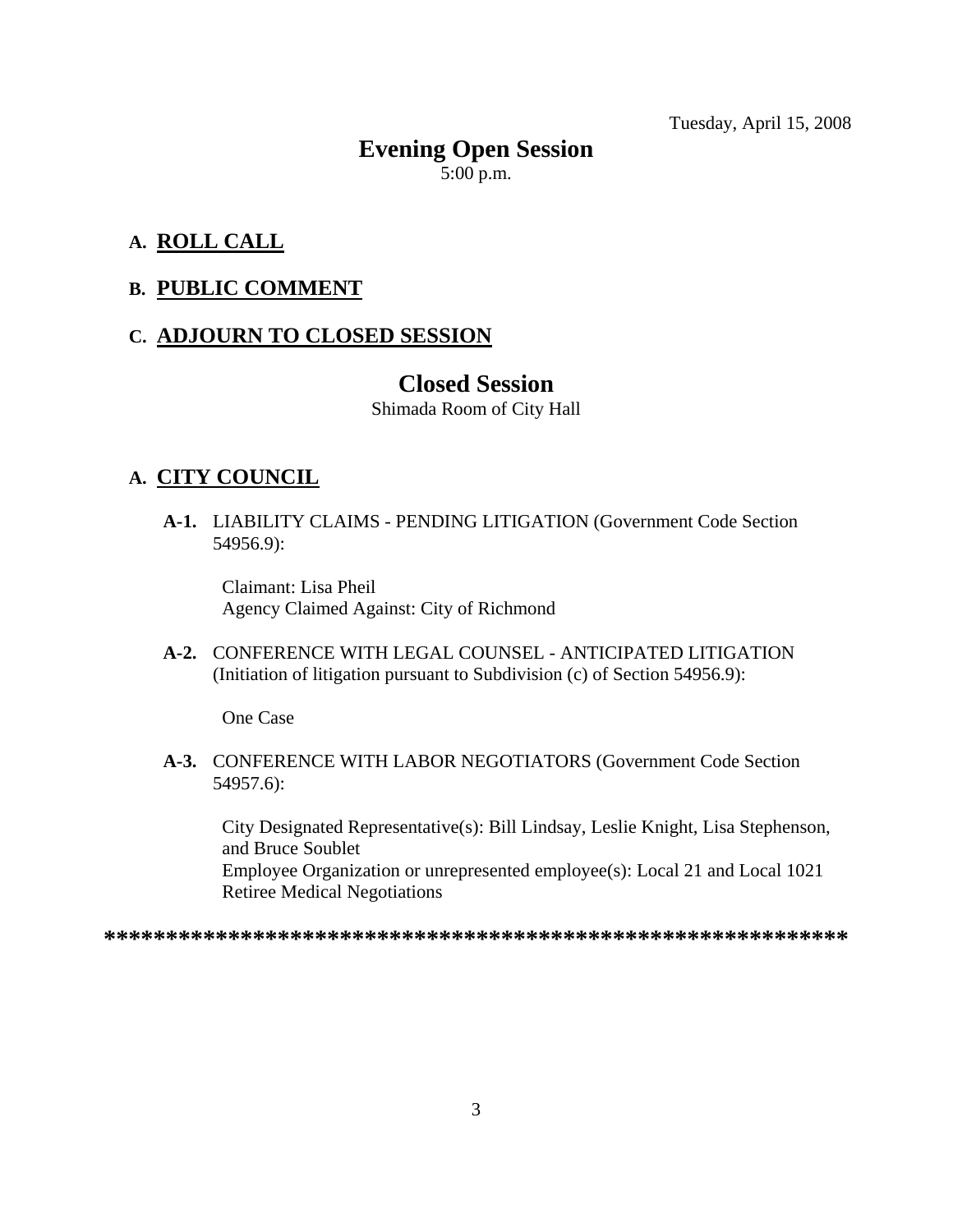# Tuesday, April 15, 2008 **Special Joint Meeting of the Richmond Community Redevelopment Agency/City Council**

6:00 p.m.

#### **A. ROLL CALL**

# **B. STATEMENT OF CONFLICT OF INTEREST**

#### **C. PUBLIC HEARING**

- **C-1.** (a) Conduct public hearing to receive testimony regarding the proposed 2008-2009 Annual Consolidated Action Plan, (b) Adopt a City Council Resolution (Attachment A) approving the 2008-2009 Annual Consolidated Action Plan and authorizing the submittal of the 2008-2009 Annual Consolidated Plan to HUD, and (c) Adopt a Richmond Community Redevelopment Agency Resolution (Attachment B) for the administration of the Community Development Block Grant (CDBG) and Home Investment Partnership (HOME) Programs and authorize the Executive Director to negotiate and execute all contracts with vendors and professional services consultants as detailed in this Agenda Report - Richmond Community Redevelopment Agency (Steve Duran/ Patrick Lynch 307-8140).
- **C-2.** Public hearing to adopt a joint resolution to amend the 2006-2007 Annual Consolidated Action Plan to allocate \$388,000 in Home Investment Partnership (HOME) Program funding for the Arbors Residential Rehabilitation Project and authorize the Executive Director of the Richmond Community Redevelopment Agency (RCRA) to execute the necessary documents - Richmond Community Redevelopment Agency (Steve Duran/ Patrick Lynch 307-8140).

#### **D. CONSENT CALENDAR**

 **D-1.** APPROVE - minutes of the Special Joint Meeting held on March 18, 2008 - City Clerk's Office (Diane Holmes 620-6513).

#### **E. ADJOURNMENT**

**\*\*\*\*\*\*\*\*\*\*\*\*\*\*\*\*\*\*\*\*\*\*\*\*\*\*\*\*\*\*\*\*\*\*\*\*\*\*\*\*\*\*\*\*\*\*\*\*\*\*\*\*\*\*\*\*\*\*\*\*** 

# **CITY COUNCIL**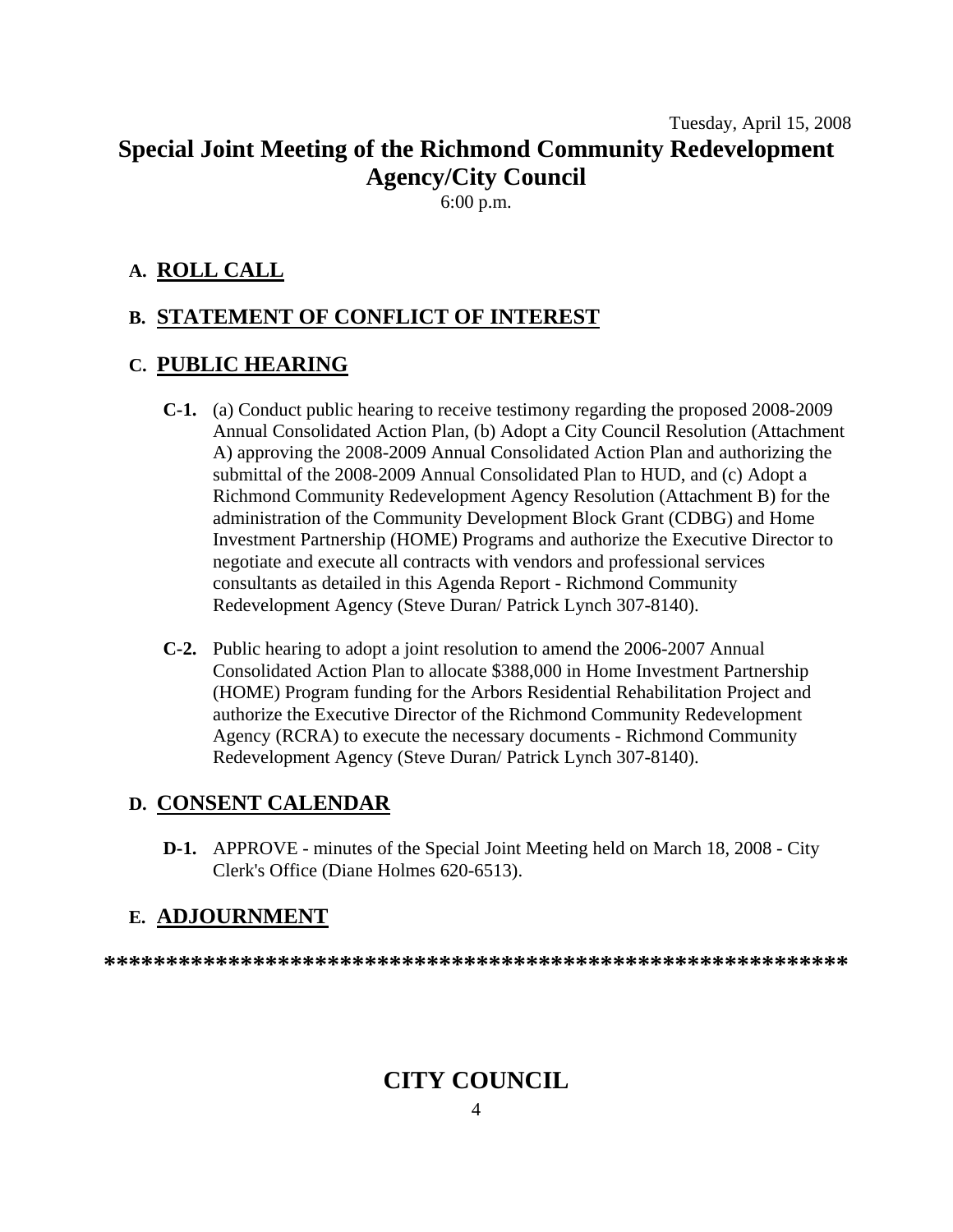7:00 p.m.

# **A. ROLL CALL**

# **B. STATEMENT OF CONFLICT OF INTEREST**

# **C. AGENDA REVIEW**

#### **D. PRESENTATIONS, PROCLAMATIONS, AND COMMENDATIONS**

 **D-1.** Welcome and introduction of Council members from Shimada, Japan, Richmond's Sister City - Councilmember Bates (620-6581).

# **E. REPORT FROM THE CITY ATTORNEY OF FINAL DECISIONS MADE AND NON-CONFIDENTIAL DISCUSSIONS HELD DURING CLOSED SESSION**

#### **F. CONSENT CALENDAR**

- **F-1.** APPROVE a contract with Dennis Carrington, AICP, professional planner, in an amount not to exceed \$90,000, to conduct technical review of the General Plan - Planning Department (Richard Mitchell 620-6706).
- **F-2.** APPROVE the Pre-Development Services Agreement with Auto Warehousing Company (AWC) for design and engineering of automobile facility improvements at Pt. Potrero Marine Terminal related to the American Honda Motors contract in an amount not to exceed \$860,000 - Port (Jim Matzorkis 215-4600).
- **F-3.** APPROVE a contract for \$75,000 with the Richmond Art Center to manage the Neighborhood Public Art Mini-Grant Program - Library & Community Services (Monique A. le Conge 620-6951).
- **F-4.** APPROVE the purchase of computer tables and service desks for the Bayview and West Side branch libraries from Ross-McDonald Co., of Livermore, CA, in an amount not to exceed \$63,000 - Library & Community Services (Monique A. le Conge 620-6651).
- **F-5.** APPROVE the purchase of Millenia G-Xtreme turnout gear and Premier Wildland gear from L.N. Curtis & Sons in the amount of \$20,712.53 - Fire Department (Chief Michael Banks 307-8041).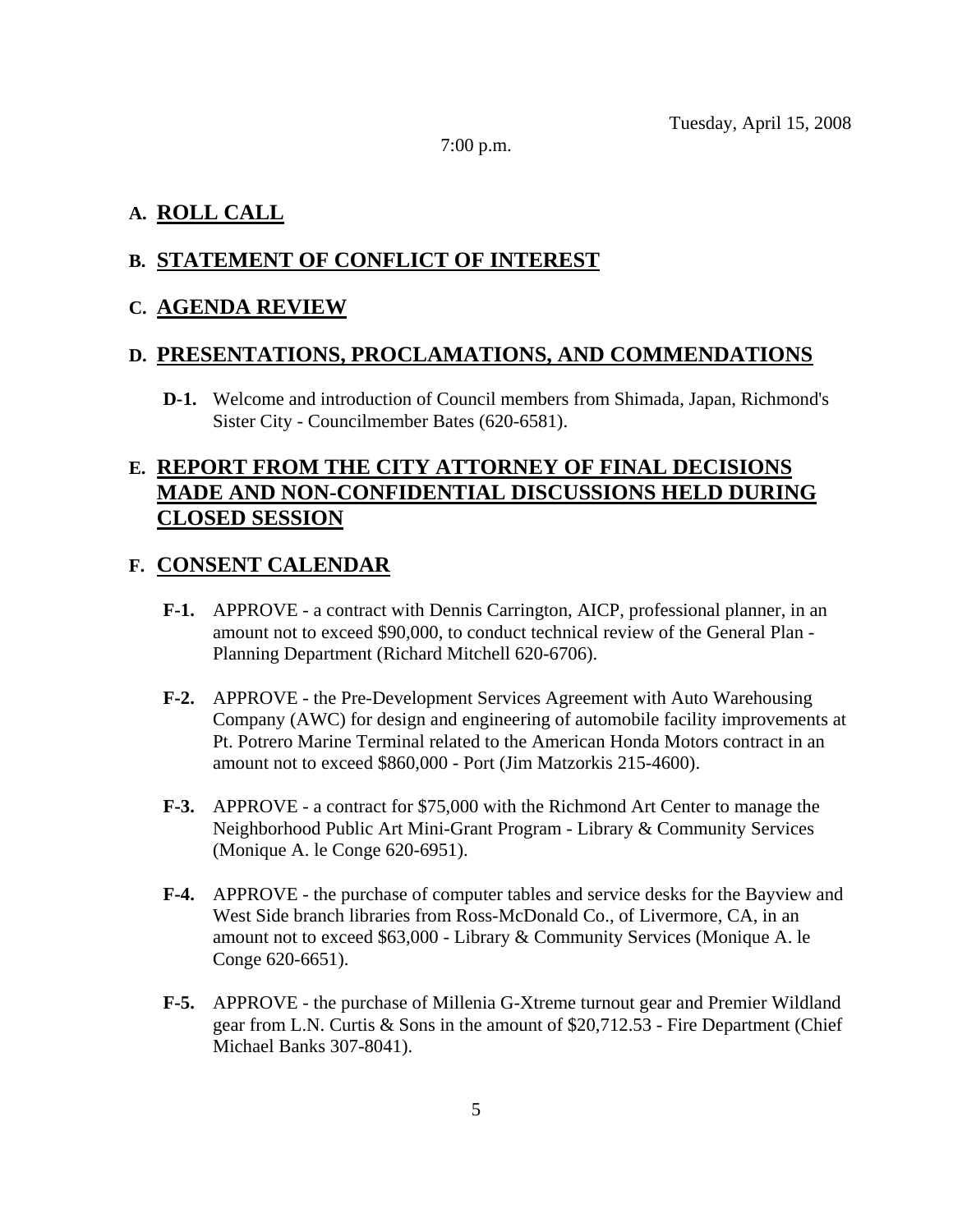Tuesday, April 15, 2008

- **F-6.** APPROVE the purchase of five Bendix King high-band mobile radios and accessories from Khavarian Enterprises, Inc. for the new Fire Department Engines and Aerial Ladder Truck, in the amount of \$12,391.15 - Public Works (Yader Bermudez 231-3009).
- **F-7.** APPROVE a contract with Psomas to complete the System Evaluation and Capacity Assurance Plan (SECAP) for the Sanitary Sewer Collection system, with the total amount of the contract not to exceed \$99,000 - Engineering (Rich Davidson 307-8105).
- **F-8.** THIS ITEM WAS REMOVED FROM THE AGENDA
- **F-9.** APPROVE the proposed guidelines for implementing a private sanitary sewer repair and replacement grant program and direct staff to fund and administer the grant program through FY 2015 - 2016 - Engineering (Rich Davidson 307-8105) (This item was item was approved by the Finance Committee on April 4, 2008).
- **F-10.** APPROVE a contract amendment with Downey Brand law firm in the amount of \$50,000 for a total not to exceed contract amount of \$75,000 for the legal review of documents related to the Baykeeper Settlement Agreement - Engineering (Rich Davidson 307-8105).
- **F-11.** THIS ITEM WAS REMOVED FROM THE AGENDA
- **F-12.** APPROVE the second Glen Price Group contract amendment to continue grant seeking and proposal writing services for City departments through June 2008, increasing the contract amount by \$50,000 for a total contract amount not to exceed \$281,000 - City Manager's Office (Bill Lindsay 620-6512).
- **F-13.** APPROVE a contract with Boyles and Associates to support the implementation of a comprehensive graffiti abatement program in Richmond for an amount not to exceed \$25,000 from May 1, 2008, to May 1, 2009 - City Manager's Office (Bill Lindsay 620-6512).
- **F-14.** APPROVE a lease agreement for 2,000 square feet of office space located at 207 37th Street in Richmond at a cost of \$3,000 per month for a one year term for the Office of Neighborhood Safety (ONS) staff and programs - Office of Neighborhood Safety (DeVone Boggan 621-1219).

 **F-15.** APPROVE - the following reappointments and appointments: Library Commission: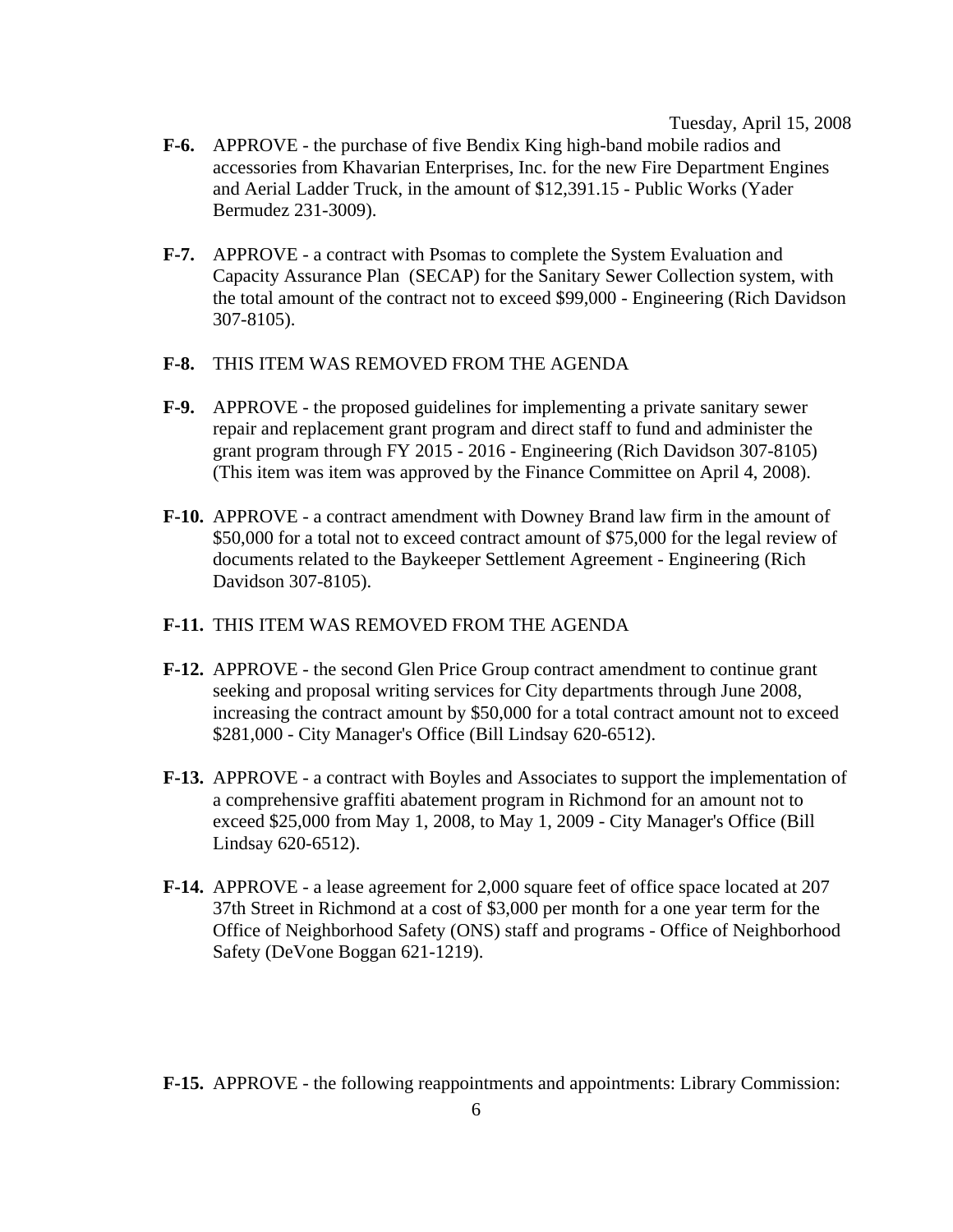Tuesday, April 15, 2008

Kokoye Sande, term expiring 7/1/11; Human Relations and Human Rights Commission: Kathleen Sullivan, incumbent, term expiring 3/30/11; Economic Development Commission: Don Lau, reappointed incumbent, term expiring 3/30/09; Timothy Manhart, term expiring 3/30/11 - Mayor McLaughlin (620-6503).

- **F-16.** APPROVE the following appointment of "alternates" to the North Richmond Waste and Recovery Mitigation Fee Committee: Councilmember Lopez to serve as alternate for Councilmembers Bates, Sandhu, and Viramontes; North Richmond resident Johnny White to serve as alternate for North Richmond resident Lee Jones - Mayor McLaughlin (620-6503).
- **F-17.** APPROVE minutes of the Special Meeting held on March 25, 2008, and the Regular Meeting held on April 1, 2008 - City Clerk's Office (Diane Holmes 620- 6513).

# **G. PUBLIC HEARINGS**

- **G-1.** UPHOLD the Planning Commission's decision to approve the Tentative Parcel Map in Exhibit A and Mitigated Negative Declaration with Mitigation Monitoring Plan and Supplemental Information in Exhibit B for 125 to127 Western Drive (APN: 558- 020-007) with revised modified conditions of approval in Attachment 3 (as revised April 15, 2008) – Planning Department (Richard Mitchell 620-6706).
- **G-2.** Conduct a hearing on an appeal by the El Sobrante Valley Planning and Zoning Advisory Committee of the Design Review Board's approval for a two-story addition for the property located at 4917 Thunderhead Court, and uphold the Design Review Board's approval by denying the appeal, reaffirming the Board's findings and statements identified in the February 13, 2008, staff report, and approving the Design Review Permit subject to conditions - Planning Department (Richard Mitchell 620- 6706).

# **H. OPEN FORUM FOR PUBLIC COMMENT**

# **I. AGREEMENTS**

# **J. RESOLUTIONS**

**J-1.** ADOPT A RESOLUTION - urging the University of California Regents to increase wages of low-wage employees to assist in increasing the economic vitality of Richmond and other cities in the Greater Bay Area - Councilmember Thurmond (620-6581).

# **K. ORDINANCES**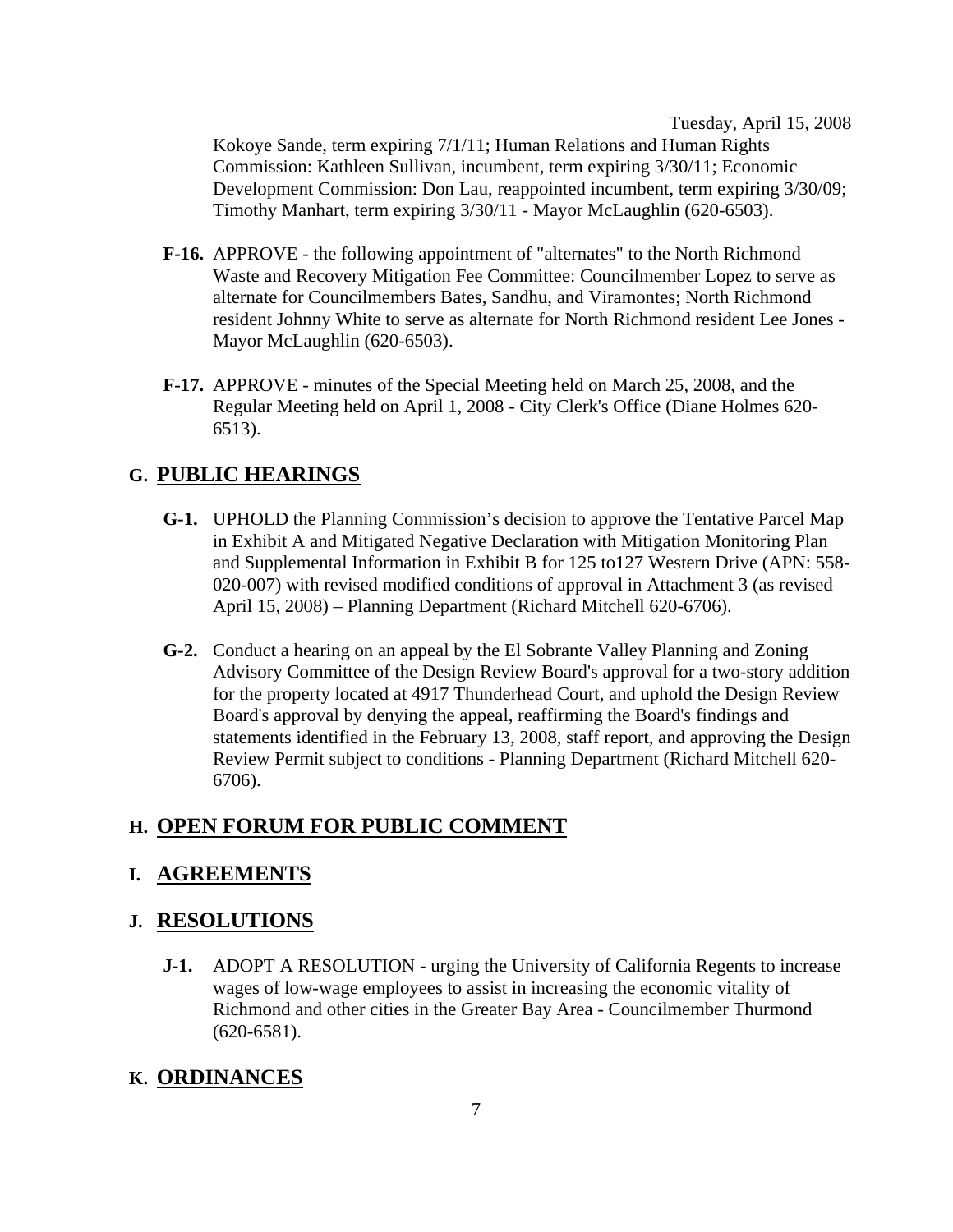**K-1.** ADOPT an Urgency Ordinance Extending the Temporary Moratorium on the Acceptance, Processing, and Approval of Applications and Permits to Construct, Modify or Place Wireless Telecommunication Facilities (Exhibit A) within the City of Richmond until July 31, 2008 - Planning Department (Richard Mitchell 620- 6706).

# **L. COUNCIL AS A WHOLE**

- **L-1.** Approve the allocation of \$45,000 more for the Juneteenth Parade and Festival scheduled for June 21, 2008, for a total of \$65,000, and authorize the use of the City of Richmond's portable entertainment stage at no charge and the provision of in-kind staff services - Councilmember Bates (620-6581).
- **L-2.** Receive a report regarding franchise agreements, and direct staff to renew franchise agreements at currently applicable franchise rates - City Attorney's Office (Louise Renne 620-6509).
- **L-3.** Authorize a hiring freeze of all vacant positions until the 2008 Proposed Budget has been approved, unless special action is deemed necessary by the City Council - Councilmember Viramontes (620-6581).
- **L-4.** Approve a policy authorizing a response from City Council members if erroneous information has been voiced during Public Forum - Vice-Mayor Marquez (620- 6581).
- **L-5.** Direct staff to draft an ordinance amending Chapter 2.56 (Local Employment Ordinance) of the Richmond Municipal Code to require: (1) proof of 20% local hires at the point of contract award; (2) quarterly reports to ensure compliance; (3) that the subcontractor(s) also comply with said ordinance; and (4) any additional recommendation(s) from staff, if deemed necessary - Councilmembers Sandhu and Viramontes (812-5081/620-6581).
- **L-6.** Accept the recommendations of the City of Richmond Finance, Administrative Services and Economic Development Standing Committee for projects which have regional significance in the West Metro Sector to be forwarded to the East Bay Regional Park District for inclusion in the proposed Measure AA Bond Extension for the November 2008 ballot - Councilmember Viramontes (620-6581).

# **M. COMMUNICATIONS**

#### **N. REPORTS OF OFFICERS: STANDING COMMITTEE REPORTS,**